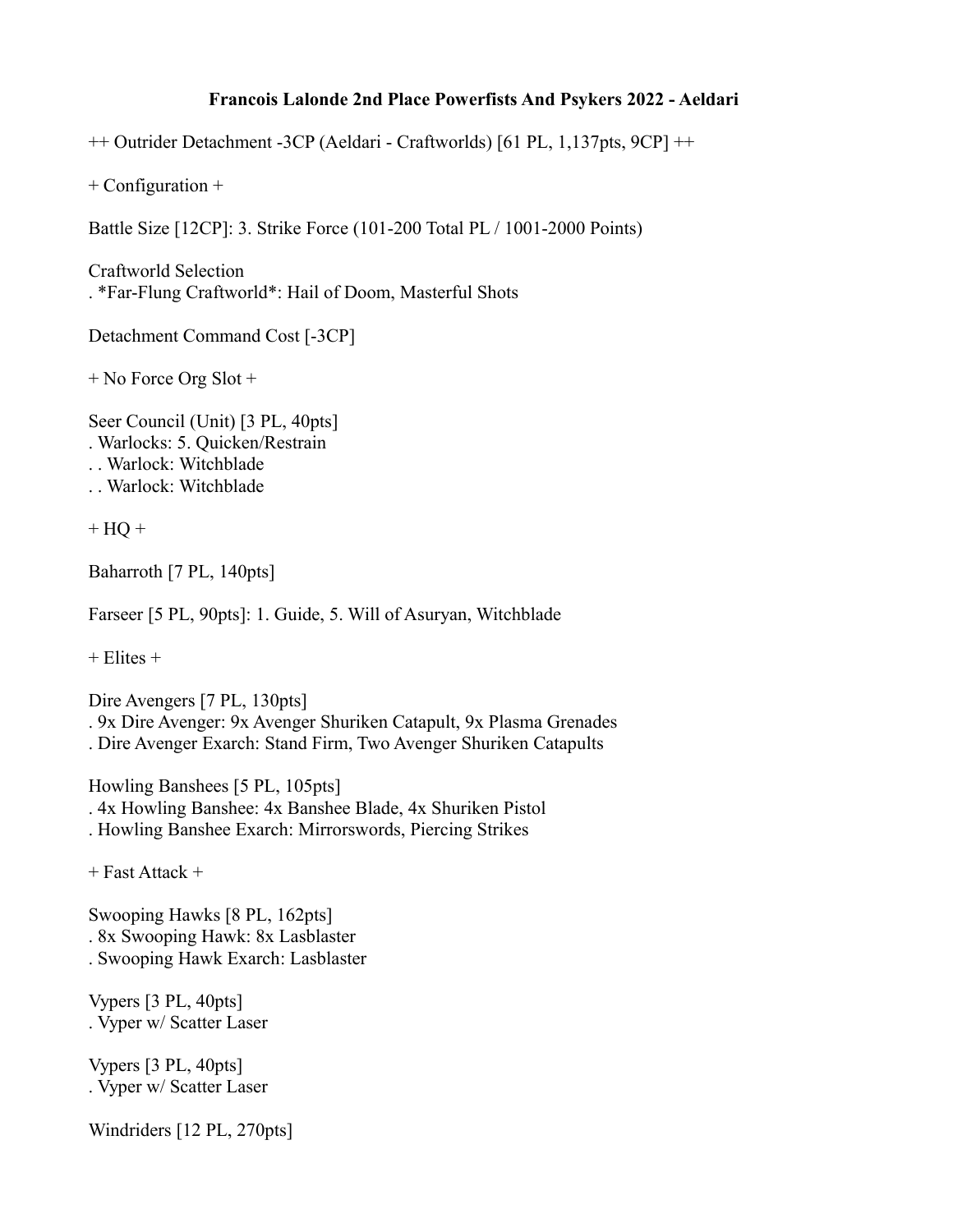. 9x Windrider - Shuriken Cannon: 9x Shuriken Cannon

Windriders [4 PL, 60pts] . 3x Windrider - Twin Shuriken Catapults: 3x Twin Shuriken Catapult

Windriders [4 PL, 60pts] . 3x Windrider - Twin Shuriken Catapults: 3x Twin Shuriken Catapult

++ Patrol Detachment 0CP (Aeldari - Craftworlds) [44 PL, 863pts, -2CP] ++

+ Configuration +

Craftworld Selection . \*Far-Flung Craftworld\*: Hail of Doom, Masterful Shots

Detachment Command Cost

+ Stratagems +

Stratagem: Seer Council [-1CP]

Stratagem: Treasures of the Aeldari [-1CP]

+ No Force Org Slot +

Seer Council (Unit) [3 PL, 70pts]

. Warlock Skyrunners: 4. Protect/Jinx, Seer Council (Warlocks Unit)

. . Warlock Skyrunner: Witchblade

. . Warlock Skyrunner: Witchblade

 $+$  HQ  $+$ 

Farseer Skyrunner [6 PL, 120pts]: 1. Fateful Divergence, 4. Executioner, 5: Mark of the Incomparable Hunter, Seer Council (Farseer), Warlord, Witchblade . Kurnous' Bow

Farseer Skyrunner [6 PL, 120pts]: 2. Doom, 5. Focus Will, Witchblade . Sunstorm

+ Troops +

Rangers [4 PL, 70pts]: Wireweave Net . 5x Ranger: 5x Ranger Long Rifle, 5x Shuriken Pistol

 $+$  Elites  $+$ 

Dire Avengers [6 PL, 108pts]

. 8x Dire Avenger: 8x Avenger Shuriken Catapult, 8x Plasma Grenades

. Dire Avenger Exarch: Two Avenger Shuriken Catapults